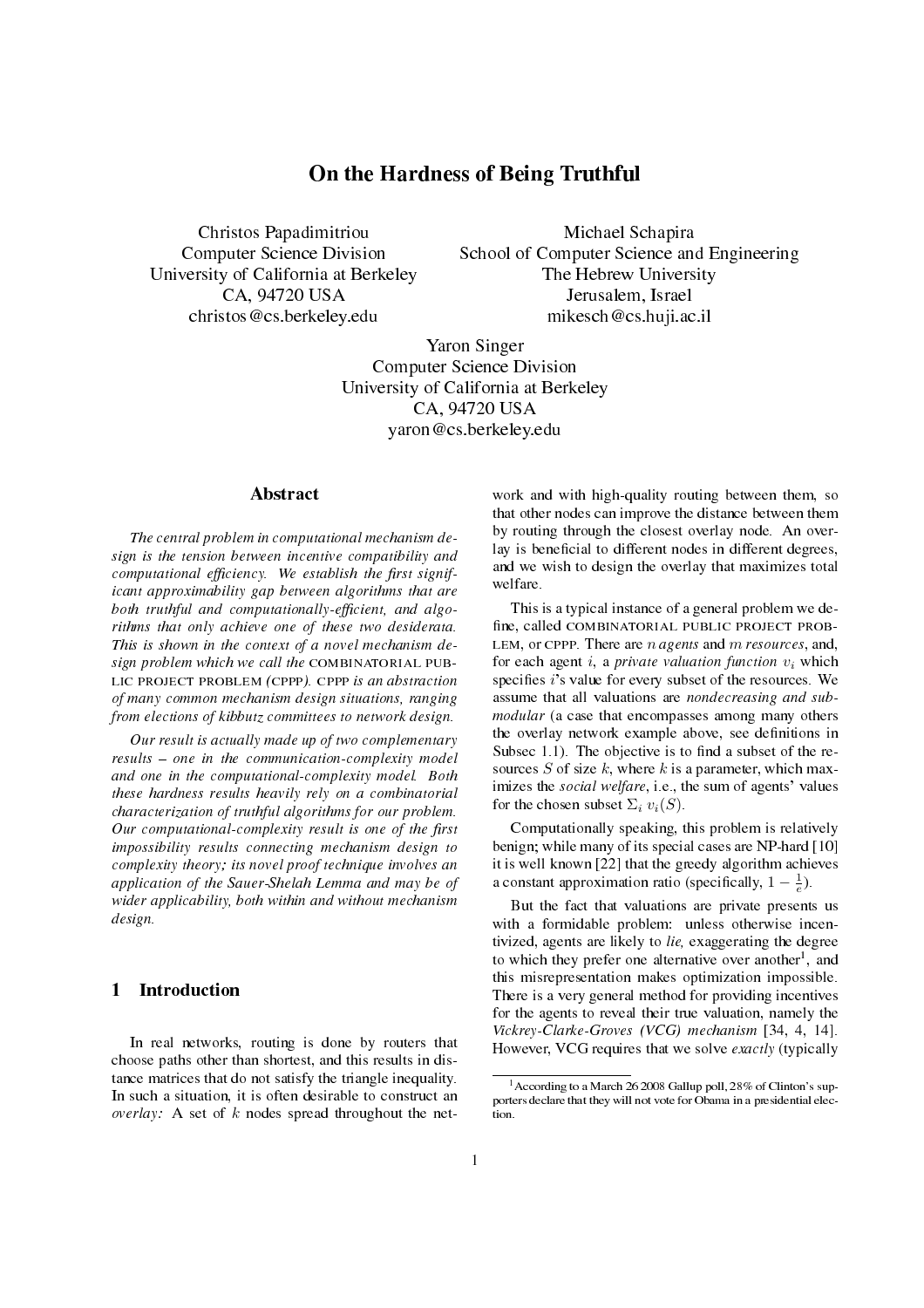many instances of) the  $CPPP$  — an NP-hard problem. We could of course turn to approximation, as we always do when faced with intractability. The tragedy of this area is that approximation and truthfulness do not mix: Running VCG with approximate solutions is, in general, not incentive compatible [24].

In other words, efficient approximability and incentive compatibility seem to be at loggerheads. This tension underlies much of the work in algorithmic mechanism design [24, 25, 16, 5]. In this paper, we establish a huge gap between the quality of the solutions that can be obtained by algorithms for CPPP that are both polynomial *and* truthful, and by algorithms that satisfy only one of these two desiderata. We show this by proving that no truthful and computationally-efficient algorithm for CPPP can obtain any reasonable approximation rafor CPPP can obtain any reasonable approximation ra-<br>tio, specifically, a ratio better than  $\sqrt{m}$  (this holds even for the case of two agents)<sup>2</sup>. Our inapproximability result settles a long-standing open question in algorithmic mechanism design [13, 29]: we exhibit a problem (CPPP) that is easy from a computational perspective (a constant approximation algorithm exists), and from an economic perspective (an optimal truthful algorithm exists), but is hard (does not allow for constant approximations) if we care about both<sup>3</sup>.

Our result is actually made up of two complementary results – one in the communication-complexity model and one in the computational-complexity model. Technically speaking, each of these results must overcome two main challenges [29]: First, we must provide a combinatorial characterization of truthful algorithms. Then, once we have such a characterization, we can exploit it to prove an inapproximability result.

An interesting way to view our results is the following: Over the past four decades, complexity theory has been successful in classifying optimization problems into various classes, such as P, NP, NP-hard, and APX (those problems that can be approximated within some constant factor in polynomial time). Mechanism design is about incentive-compatible optimization, in which the inputs are provided by agents who have their own objectives. In this new regime, for social-welfare maximization problems,<sup>4</sup> classical VCG theory implies that P, NP, and NP-hardness are preserved under truthfulness. Our computational-complexity result essentially states that APX is not preserved (our communication-complexity result proves an analogous statement in the communication model).

Communication-complexity lower bound. Our first main contribution is an exponential lower bound on the amount of communication required by any truthful algorithm that approximates the CPPP within any reasonable ratio:

Theorem: Any truthful algorithm for the CPPP that obtains an approximation ratio of  $O(m^{\frac{1}{2}-\epsilon})$  requires communication that is exponential in m (for every  $\epsilon > 0$  and even for  $n = 2$ ).

The first step of the proof is showing that any truthful algorithm for CPPP must be an affine maximizer. An affine maximizer is an algorithm defined by a fixed set of solutions, and which, given a set of valuations, picks the solution in the set that maximizes social welfare. A celebrated result by Roberts [28] essentially states that if an algorithm is truthful for all valuations, then it has to be an affine maximizer. However, this result does not necessarily hold when restricted to special settings (submodular valuations, etc.). In fact, for many restricted settings, truthful algorithms that are *not* affine maximizers are known (e.g. [3, 2]). In the present case, by carefully applying machinery from Roberts's (long and deli- $\alpha$  cate) proof — actually, its recent interpretation by Lavi, Mu'alem and Nisan  $[16, 17]$  we are able to *prove that* any truthful algorithm for the nondecreasing submodular case of the CPPP is an affine maximizer. The proof explores the geometric and topological properties that must hold for any truthful algorithm for CPPP to prove affine maximization.

After providing this combinatorial characterization of truthfulness the second step is proving a lower bound for affine maximizers. We do this by proving a lower bound on the number of solutions in the range of the mechanism, and then exploiting affine maximization to to establish our communication-complexity lower bound. The proof of the theorem draws ideas from works in many different fields of research (e.g., [28, 26, 23, 16, 17, 5, 8, 11, 19]), and so we defer a discussion of the related work to Section 2.

Computational-complexity lower bound. Our previous result is a communication-complexity lower bound. Informally, the agents are assumed to compute their valuations based on exponentially large data, and then it is shown that too much of this data must be exchanged for the algorithm to be truthful. However, many interesting valuations depend on very succinct data (recall the introductory overlay problem, in which the input is a distance matrix), and computational-complexity techniques would be needed to establish lower bounds for these; no such results had been known (with the possible exception of Theorem 5 in [16]). Our next major result does

<sup>&</sup>lt;sup>2</sup>We note that a simple truthful polynomial-time algorithm that ob- $\sim$  we note that a simple truthful polynomial-time algorithm that ob-<br>tains a  $\sqrt{m}$  approximation ratio for CPPP shows that our result is tight in both models. [32]

 $3$ It is known that algorithms that are both truthful and computationally-efficient might not perform (in terms of approximation ratio) as well as algorithms that only meet one of these two requirements. However, it was unclear by how much their performance is harmed. In fact, so far researchers have only been able to establish a gap of 2 between these two types of algorithms [16, 8].

<sup>&</sup>lt;sup>4</sup>See discussion about other optimization goals in [21].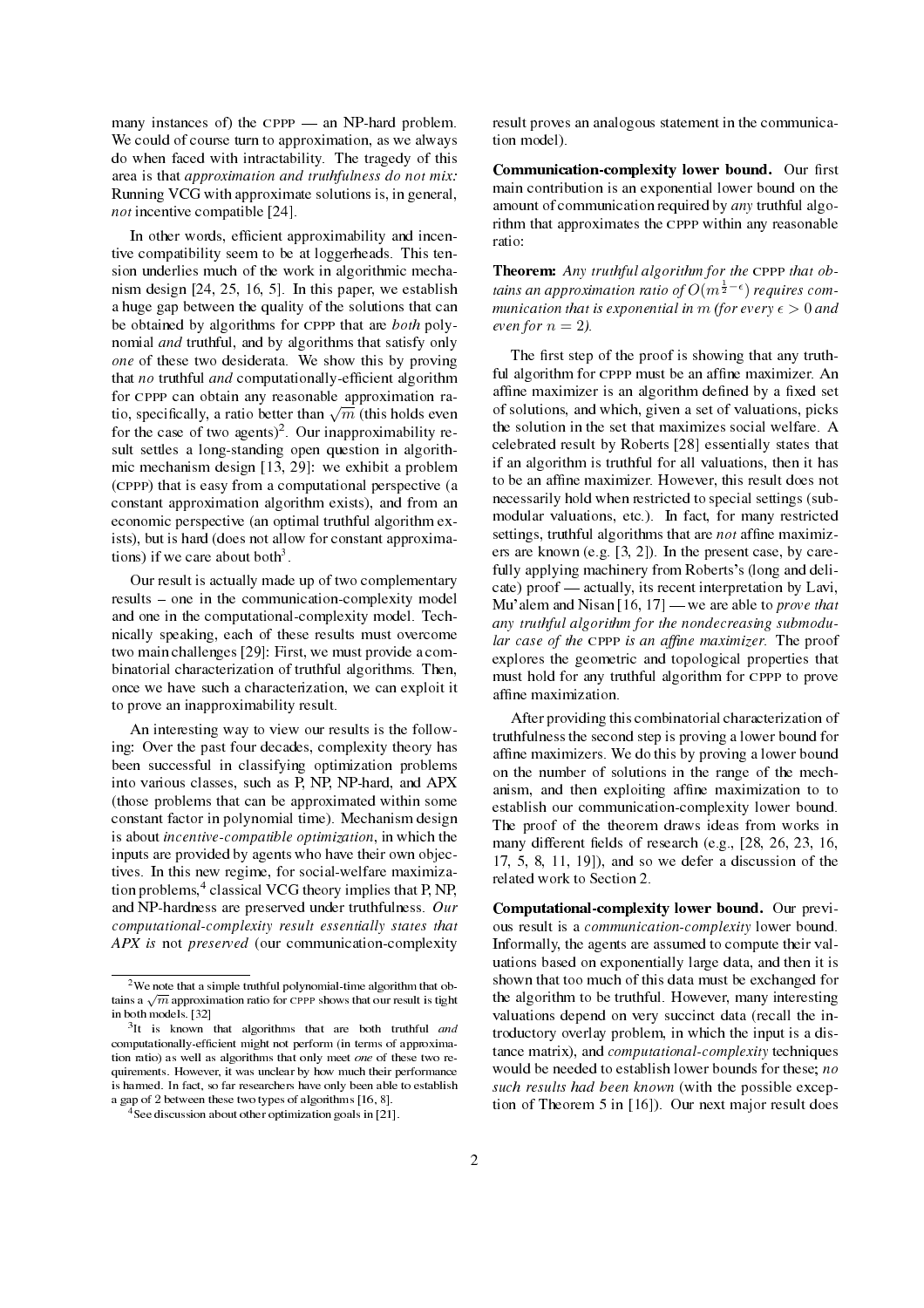exactly this: We consider a class of nonnegative submodular (though not nondecreasing) valuations, that are succinctly described. We show that, despite the fact that a  $1 - \frac{1}{e}$  approximation exists for this class, no truthful and polynomial-time algorithm can obtain an approxiand polynomial-time algorithm can obtain an<br>mation ratio (asymptotically) better than  $\sqrt{m}$ .

As in our communication-complexity result, the proof of this result consists of two parts: Proving that any truthful algorithm must be an affine-maximizer, and proving a hardness result for affine-maximizers. The main challenge now lies in the second part (the first part is basically derived from the characterization of truthfulness in our communication complexity result). The heart of our proof is therefore showing the following inapproximability result for a class of succinct submodular functions we call "*coverage-penalty valuations*".

Theorem: For CPPP with coverage-penalty valuations there is no polynomial-time affine maximizer with  $O(m^{\frac{1}{2}-\epsilon})$  approximation ratio unless NP  $\subseteq$  BPP (for every  $\epsilon > 0$ ).

To establish this, we first show, very much as in the proof of our communication-complexity result, an exponential lower bound on the number of solutions, and then we use a probabilistic version of the Sauer-Shelah Lemma  $[30, 33]$ <sup>5</sup> to obtain a hardness result. This result has interesting projections on complexity theory as discussed in section 3.

Organization of the paper. In the balance of this section we introduce the CPPP and the communicationand computational-complexity notions. In the next section we prove our exponential communicationcomplexity lower bound, while in Section 3 we prove our computational-complexity lower bound. In Section 4 we discuss our results and present several open questions.

### 1.1 Definitions

In CPPP there is a set of *n* agents  $\{1, ..., n\}$ , and a set of m resources  $\{1, ..., m\}$ . Each agent has a private valuation function  $v_i$  :  $2^{[m]} \rightarrow \Re_{\geq 0}$ . We denote by  $V_i$  the space of possible valuations of agent *i*, and by *V* the *domain* of valuations  $V_1 \times \ldots \times V_n$ . We shall assume that  $v_i(\emptyset) = 0$ . We assume that every  $v_i$  is submodular, i.e., for every  $S, T \subseteq [m]$  $v_i(S \cup T) + v_i(S \cap T) \leq v_i(S) + v_i(T)$ . Submodularity is known to be equivalent to the following easily verifiable property, called "decreasing marginal utilities": For every  $S \subset T \subseteq [m]$ , and for every  $j \in [m]$  such that  $j \notin T$   $v_i(S \cup \{j\}) - v_i(S) \ge v_i(T \cup \{j\}) - v_i(T)$ . Submodularity arises in many contexts  $-$  both economic

and computational (see  $[18, 6, 7, 9, 12, 11, 35]$  and references therein). This paper focuses on submodular functions that are *nondecreasing*<sup>6</sup> in that  $S \subseteq T$  implies  $v(S) \le v(T)$ . Nondecreasing submodular functions are known to have particularly good properties; for example, they can be approximated within a ratio of  $1 - \frac{1}{e}$ (for general nonnegative submodular functions a constant approximation ratio exists [11]).

The objective in the CPPP is to find a subset of size  $k$ , where  $k$  is a parameter of the problem, of resources which maximizes the social-welfare. That is, we wish to find  $T \in argmax_{S \subseteq [m], |S| = k} \Sigma_i v_i(S)$ .

We are interested in algorithms (mechanisms) for CPPP satisfying three desiderata:

Quality of solution. We want our mechanisms to return a solution (set of resources) whose social welfare is as close, in terms of ratio, to the optimum as possible.

Computational efficiency. Our algorithms should run in time that is polynomial in the natural parameters of the problem  $-m$  and n. However, as the "input" (the data enabling each agent to compute the valuation) can be exponential in  $m$  we must specify how it can be accessed. In mechanism design one often takes a "black box" approach (see  $[6]$ ): We assume that valuations are computed by an oracle that can answer a certain type of queries, and we restrict algorithms to ask a polynomial number (in n and m) of such queries. There are two common types of queries:

- In the *value query model* a query is a subset of resources  $S \subseteq [m]$ , and the answer is simply  $v_i(S)$ ; This weaker model is mainly used for designing algorithms.
- The general query model is equivalent to Yao's communication model [36, 15], in which the agents take turns announcing messages; a message by agent  $i$  is any function (even a computationally intractable one) of the values of  $v_i$  and of the previous messages. We use this stronger model for impossibility results.

A different approach would be to consider cases in which the "input" (valuations) can be concisely represented, i.e., can be encoded in a natural way that is polynomial in  $m$  and  $n$ . We follow this approach in Section 3.

Truthfulness. We want an algorithm (mechanism) A to be such that the agents are rationally motivated to truthfully answer the algorithm's queries. This is achieved by a payment function  $p$  which, for every  $n$ -tuple of valuation functions  $v = (v_1, ... v_n) \in V$ , demands a payment

<sup>&</sup>lt;sup>5</sup>This lemma is closely related to the notion of the Vapnik-Chervonenkis (VC) dimension.

<sup>6</sup>We slightly relax this assumption in Section 3.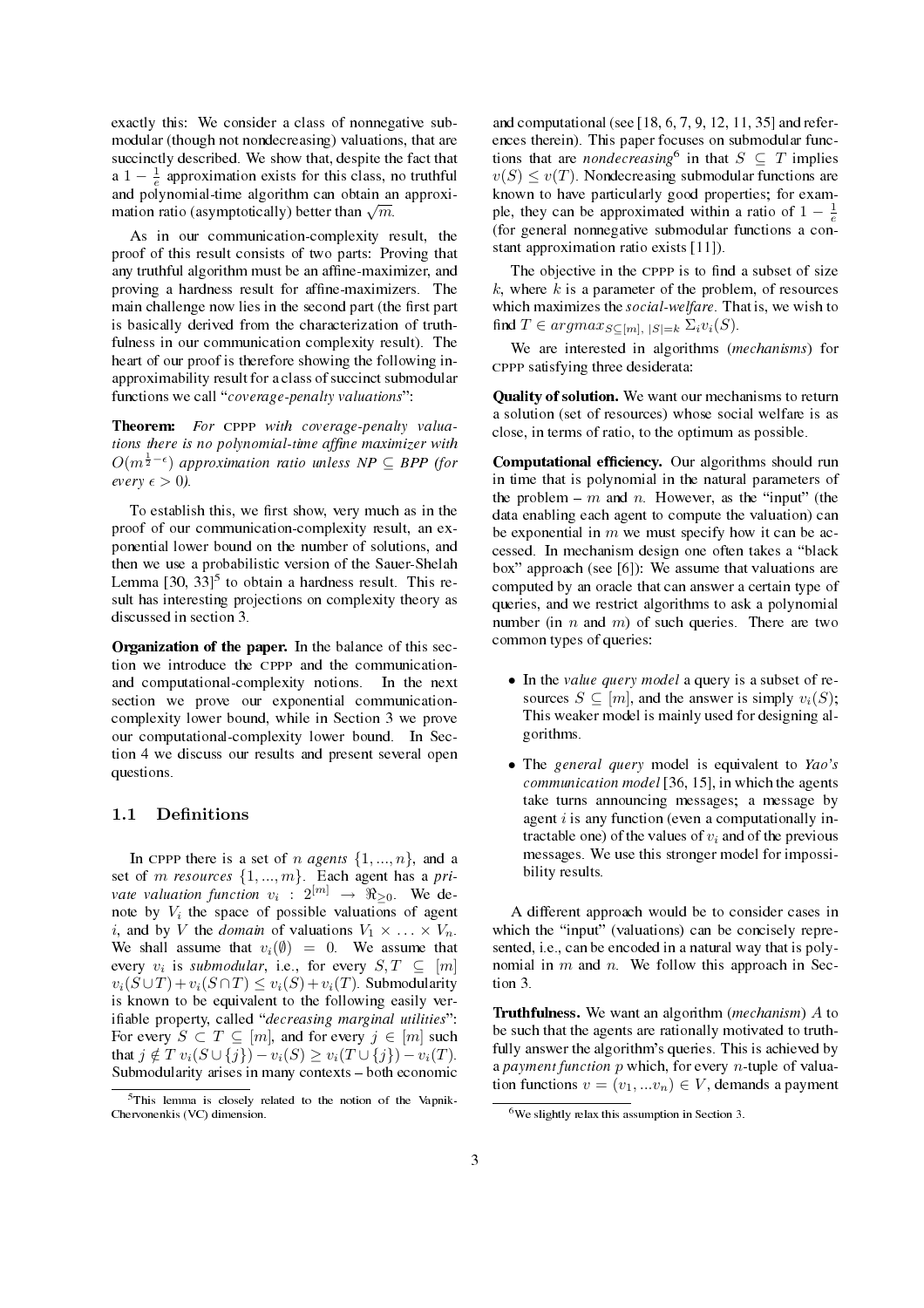from each agent.  $p$  is such that no agent can increase his utility (the value of the set chosen by the algorithm minus the payment assigned to him) by misreporting his valuation<sup>7</sup>. Formally, for every  $i \in [n]$  we have that:

$$
\forall v_i, v'_i \in V_i, \forall v_{-i} \in V_{-i},
$$

 $v_i(A(v_i, v_{-i})) - p(v_i, v_{-i}) \ge v_i(A(v'_i, v_{-i})) - p(v'_i, v_{-i}),$ 

where  $V_{-i}$  is the cartesian product of all  $V_j$ 's such that  $j \neq i$ ,  $(v_i, v_{-i})$  is the valuations profile in which i has  $v_i$  and the other agents have  $v_{-i}$ ,  $(v'_i, v_{-i})$  is defined similarly, and  $A(v)$  is the set A outputs for the valuation profile  $v$ .

# 2 Communication-Complexity of Mechanism Design

In this section we prove the following:

Theorem 2.1 Any truthful algorithm for CPPP that obtains an approximation ratio of  $O(m^{\frac{1}{2}-\epsilon})$  requires exponential communication (for every  $\epsilon > 0$  and even for  $n = 2$ ).

The proof proceeds in two steps: We first establish (Lemma 2.3) that any truthful algorithm for the CPPP must be of a very restricted kind called an *affine maximizer*. We then show that any affine maximizer for the CPPP requires exponential communication (Lemmas 2.16 and 2.17). This second part uses techniques introduced by Dobzinski and Nisan [5] for proving communication complexity lower bounds for affine maximizers.

The Characterization Lemma is the heart of our proof. It establishes that the CPPP has a rich enough structure, and appropriately strong interaction between the agents, so that a subtle variant of Roberts's proof [28] is enabled. The line of argument used in our proof follows that of Roberts', as presented by Lavi, Mu'alem, and Nisan [17]. However, applying this machinery to our setting is not straightforward as we are dealing with a restricted domain of valuation functions (submodular, nondecreasing). Therefore, we must handle various technical difficulties: We must ensure that the valuation functions we construct belong to this restricted domain. We must also take measures to deal with the fact that our valuation domain is not open (in the standard topological sense). Unlike Roberts' proof, our proof makes repetitive use of the *strong monotonicity* constraint introduced in [16] (also see [8]).

#### 2.1 The Characterization Lemma

Let A be an algorithm for the nondecreasing submodular CPPP with  $m$  resources and parameter  $k$ . We define A's range  $R_A$  to be the resource subsets of size k that are output by A for some input, i.e.,  $R_A = \{S | \exists v =$  $(v_1, ..., v_n)$  s.t.  $A(v) = S$ . Informally, A is an affinemaximizer if it *always* optimizes over its entire range  $R_A$ .

**Definition 2.2** ([28]) An algorithm  $A$  is said to be an affine maximizer if there exist nonnegative agent weights  $w_1, ..., w_n$  (not all equal to 0), and outcome weights  ${C_S}_{S \in R_A}$  such that

$$
\forall v = (v_1, ..., v_n)
$$

 $A(v) \in argmax_{S \in R_A} [(\Sigma_i w_i v_i(S)) + C_S].$ 

Lemma 2.3 Any truthful algorithm for the nondecreasing submodular CPPP with  $n = 2$  is an affine-maximizer.

Remark 2.4 We note that, as we are aiming for an impossibility result, we prove the characterization lemma only for the 2-agent case. We shall later show that our inapproximability result holds even for this special case.

**Proof:** As is common in such proofs (see for example [28, 17]), we study the topological structure of vectors of valuation differences. For any pair of valuation functions  $v = (v_1, v_2)$ , we shall denote by  $v(S) - v(T)$  the vector in  $\Re^2 (v_1(S) - v_1(T), v_2(S) - v_2(T))$ . We also define

$$
P(S,T) = \{ \alpha \in \mathbb{R}^2 \mid \exists v \ s.t. \ A(v) = S \ and
$$

$$
v(S) - v(T) = \alpha \}.
$$

If  $A$  is an affine maximizer that outputs a set  $S$  for the valuation functions  $v = (v_1, v_2)$  then it must hold that for every  $T \neq S$  in  $R_A$  (for some fixed agent-weights  $w_1, w_2$  and outcome-weights  $\{C_R\}_{R\in R_A}$ )

$$
(\Sigma_i w_i v_i(S)) + C_S \ge (\Sigma_i w_i v_i(T)) + C_T,
$$

which implies that

$$
\Sigma_i w_i (v_i(S) - v_i(T)) + (C_S - C_T) \ge 0.
$$

Informally, observe that the inequalities above suggest that if  $A$  is an affine maximizer, then there is a line l in  $\mathbb{R}^2$  of the form  $w_1x + w_2y = 0$  such that every  $P(S, T)$  has l as its lower boundary (possibly shifted by some constant  $\gamma(S,T) = C_S - C_T$  from the centre of

 $7$ The notion of truthfulness we consider is the standard notion of truthfulness in dominant strategies. All our results apply to the weaker notion of truthfulness in ex-post Nash.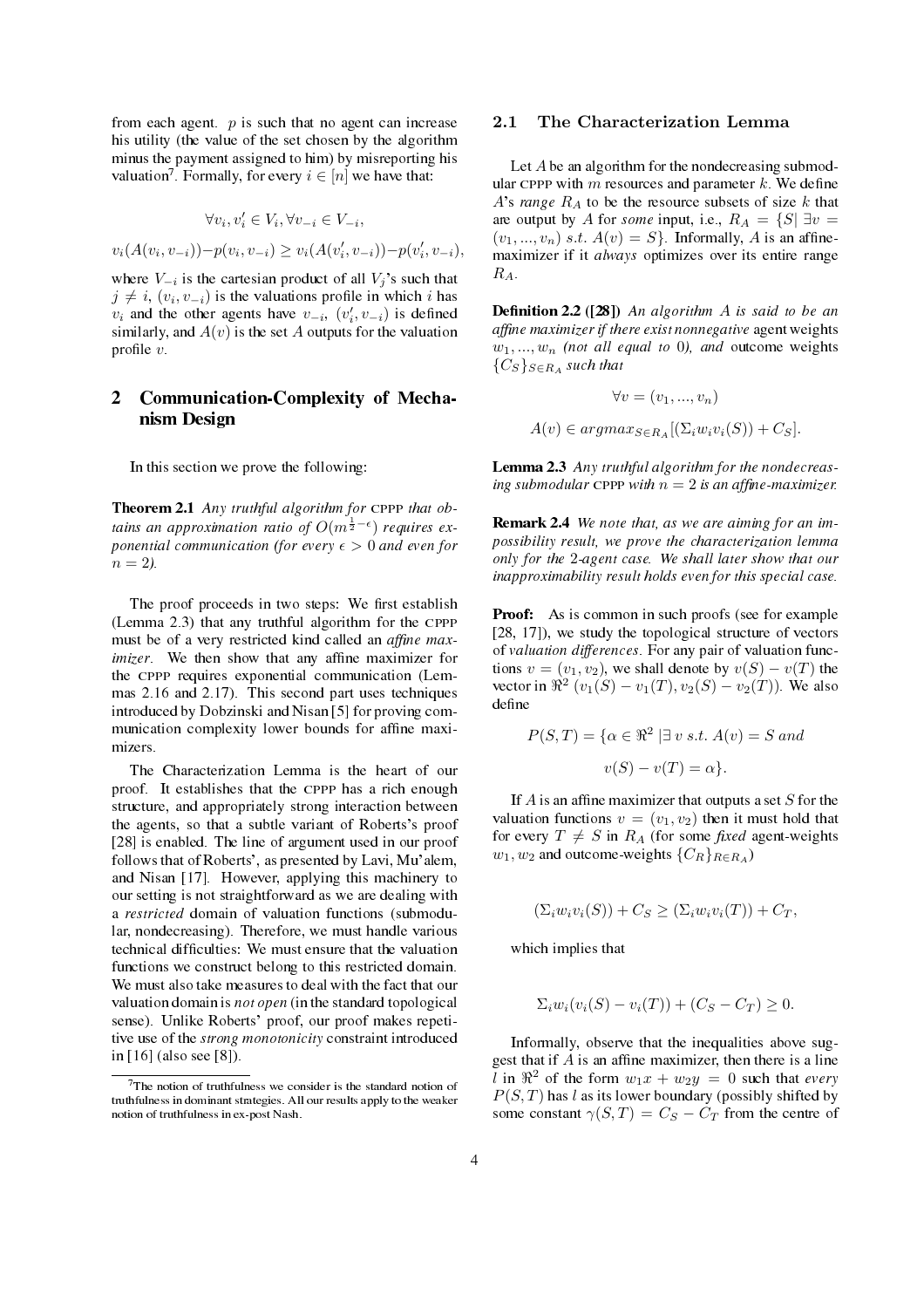the axes). So, to prove that a truthful algorithm  $\vec{A}$  is an affine maximizer, we need to show that there are weights  $w_1, w_2$  (and  $\{C_R\}_R$ ) that induce such a line l (the same l for all choices of  $S \neq T \in R_A$ ). This is precisely what we mean to show. The reader is referred to [17] for an explanation of the geometric intuition behind the proof of Roberts' Theorem (which also underlies our proof).

Strong monotonicity. We shall require the strong monotonicity property.

**Definition 2.5** An algorithm satisfi satisfies strongmonotonicity if for every  $i \in [n], v_i, v'_i \in V_i$ , and  $v_{-i} \in V_{-i}$ , if  $A(v_i, v_{-i}) = S$  and  $A(v'_i, v_{-i}) = T \neq S$ then it must hold that  $v_i(S) - v_i(T) > v'_i(S) - v'_i(T)$ .

Not any truthful algorithm is necessarily stronglymonotone (and vice-versa), yet we shall prove the theorem for strongly-monotone algorithms. At the end of the proof we shall revisit this assumption and explain why it can be removed. The following proposition shall play a crucial role in our proofs.

Proposition 2.6 Let A be a strongly monotone algorithm, and let  $v \in V$  be such that  $\overline{A}(v) = S$ . If  $v' \in V$ and  $v(S) - v(T) \le v'(S) - v'(T)$  (i.e.,  $\le$  in each coordinate) then  $A(v') \neq T$ .

Proof: Assume, for point of contradiction, that the conditions stated in the theorem hold and  $A(v') = T$ . Let  $v = (v_1, v_2)$  and  $v' = (v'_1, v'_2)$ . Let  $\alpha_1 = v_1(S) - v_1(T)$ . We shall prove the proposition for the case that  $\alpha_1 \geq 0$ (the other case requires a very similar construction). Let  $j \in S \backslash T$  (since all sets are of equal size such a j is guaranteed to exist). We define a valuation function  $v''_1 \in V_1$ as follows (for some arbitrarily large  $\beta > 0$ ):

$$
\forall R \ v_1''(R) = \alpha_1 |R \cap \{j\}| + \beta |S||T|
$$
  
-
$$
\beta(|S| - |S \cap R|)(|T| - |T \cap R|)
$$

It is easy to verify that this is indeed a nondecreasing submodular function (this construction is inspired by [11, 19]). We shall now show that  $A(v''_1, v_2) = S$ . This is because if  $A(v''_1, v_2) = Q \neq S$  then, by strong monotonicity,  $v_1(S) - v_1(Q) > v''_1(S) - v''_1(Q)$ . It is easy to show that if  $Q \neq S$ , T then this results in a contradiction (as we can set the value of  $\beta$  to be as high as we like). Observe that if we set  $Q = T$  then this too results in a contradiction. Similarly, we can show that  $A(v''_1, v'_2) = T$ . However, in this case by strong monotonicity we have that  $v_2(S) - v_2(T) > v_2'(S) - v_2'(T)$ . A contradiction.  $\Box$ 

#### Main part of the proof.

**Claim 2.7** Let  $\alpha \in P(S,T)$  for some  $S,T \in R_A$ . Let  $\epsilon = (\epsilon_1, \epsilon_2) \geq 0$ . Then,  $\alpha + \epsilon \in P(S, T)$ .

**Proof:** Since  $\alpha = (\alpha_1, \alpha_2) \in P(S, T)$  then, by definition, there are valuation functions  $v = (v_1, v_2)$  such that  $A(v) = S$  and  $v(S) - v(T) = \alpha$ . We prove the claim for the case  $\alpha \geq 0$  (other cases are handled similarly). Let  $j \in S \setminus T$ . We define valuation functions  $v' = (v'_1, v'_2)$ as follows:

$$
\forall R \ v_1'(R) = (\alpha_1 + \epsilon_1)|R \cap \{j\}| + \beta|S||T|
$$

$$
-\beta(|S| - |S \cap R|)(|T| - |T \cap R|)
$$

$$
\forall R \ v_2'(R) = (\alpha_2 + \epsilon_2)|R \cap \{j\}| + \beta|S||T|
$$

$$
-\beta(|S| - |S \cap R|)(|T| - |T \cap R|)
$$

The use of strong monotonicity (as in the proof of Proposition 2.6) and of Proposition 2.6 itself shows that  $A(v'_1, v_2) = S$ . Similarly, we can then show that  $A(v_1, v_2') = S$ . Observe that  $v'(S) - v'(T) = \alpha + \epsilon$ .  $\Box$ Therefore, by definition,  $\alpha + \epsilon \in P(S, T)$ .

Claim 2.7 tells us something important about the structure of the different  $P(S, T)$  sets in  $\Re^2$ : If a point is in  $P(S, T)$  then so are all points "above" it and "to the right" of it. Hence, each  $P(S,T)$  is defined by a lower boundary with a nonincreasing slope. However, we do not yet know that this nonincreasing slope is a straight line (and certainly not that it is the same straight line for all choices of  $S$ , T). We shall require the two following technical propositions:

**Proposition 2.8** For any  $S \neq T \in R_A$   $\alpha \in P(S, T)$  iff  $-\alpha \notin P(T, S).$ 

**Proof:** Let  $\alpha = (\alpha_1, \alpha_2) \in P(S,T)$ . Then, by definition, there exists  $v = (v_1, v_2)$  such that  $A(v) = S$ and  $v(S) - v(T) = \alpha$ . Suppose, for point of contradiction, that  $-\alpha \in P(T, S)$ . Then, by definition, there exists  $v' = (v'_1, v'_2)$  such that  $A(v) = T$  and  $v'(T) - v'(S) = -\alpha \overline{(or, v'(S) - v'(T)} = \alpha)$ . However, by Proposition 2.6 this is impossible  $(A(v')$  cannot equal  $T$ ).

We now prove the other direction, which is equivalent to showing that if  $\alpha \notin P(S, T)$  then  $-\alpha \in P(T, S)$ . Since S is in  $R_A$  there must be valuation functions  $v =$  $(v_1, v_2)$  such that  $A(v) = S$ . Let  $\alpha^W = v(S) - v(W)$ . We prove the proposition for the case  $\alpha > 0$  (other cases are handled similarly). Let  $j \in S \setminus T$ . We define valuation functions  $v' = (v'_1, v'_2)$  as follows (we choose  $\beta$ to be huge, and in particular higher than the values of all coordinates of all the different  $\alpha^{W}$ 's):

$$
\forall R \ v_1'(R) = \alpha_1 |R \cap \{j\}| + \beta |S||T|
$$

$$
-\beta(|S| - |S \cap R|)(|T| - |T \cap R|)
$$

$$
\forall R \ v_2'(R) = \alpha_2 |R \cap \{j\}| + \beta |S||T|
$$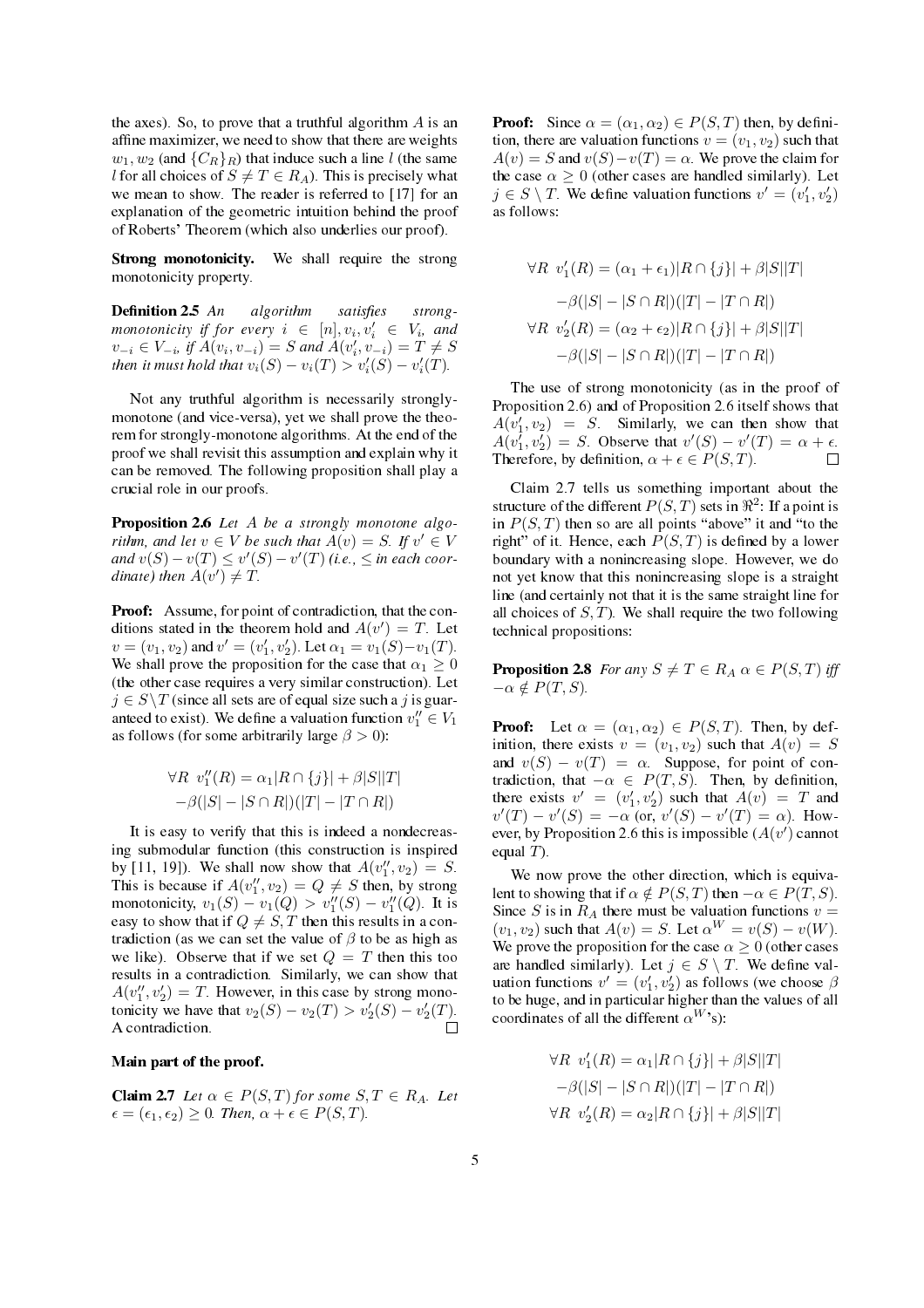$$
-\beta(|S| - |S \cap R|)(|T| - |T \cap R|)
$$

The repeated use of Proposition 2.6 for every  $W \in$  $R_A$  such that  $W \neq S, T$  shows that  $A(v'_1, v'_2)$  must be in  $\{S, T\}$ . However, since  $v'(S) - v'(T) = \alpha$  and  $\alpha \notin P(S, T)$ , it must be that  $A(v') = T$ . Observe that  $v'(T) - v'(S) = -\alpha$ . So, by definition of  $P(T, S)$ ,  $-\alpha \in P(T, S)$ .

**Proposition 2.9** For any  $S, T, W \in R_A$ , such that no two are equal, if  $\alpha \in P(S,T)$  and  $\alpha' \in P(T,W)$  then  $\alpha + \alpha' \in P(S, W).$ 

#### Proof:

Let  $\alpha = (\alpha_1, \alpha_2)$ . Let  $\alpha' = (\alpha'_1, \alpha'_2)$ . Let Y be an additive valuation function such that  $\forall j \notin S \cup T \cup W$  $Y(\lbrace j \rbrace) = 0$  and the two following properties hold:

• 
$$
\Sigma_{j \in S} Y(\{j\}) - \Sigma_{j \in T} Y(\{j\}) = \alpha_1
$$

• 
$$
\Sigma_{j \in T} Y(\{j\}) - \Sigma_{j \in W} Y(\{j\}) = \alpha_1'
$$

Observe that because the number of variables is greater than the number of equations such a function  $Y$ exists. Since  $S, T, W$  are of equal size we can also assume that  $Y$  only assigns nonnegative values (otherwise increase the value of each  $j \in S \cup T \cup W$  by some identical large enough constant).

Similarly, let  $Z$  be an additive valuation function such that  $\forall j \notin S \cup T \cup W Z({j}) = 0$  and the two following properties hold:

• 
$$
\Sigma_{j\in S}Z(\{j\}) - \Sigma_{j\in T}Z(\{j\}) = \alpha_2
$$

•  $\Sigma_{j \in T} Z(\{j\}) - \Sigma_{j \in W} Z(\{j\}) = \alpha_2'$ 

We define (for some huge  $\beta$  to be determined later) the following valuations  $v' = (v'_1, v'_2)$ :

$$
\forall R \ v_1'(R) = Y(R) + \beta |S||T| -
$$
  

$$
\beta(|S| - |S \cap R|)(|T| - |T \cap R|)
$$
  

$$
\forall R \ v_2'(R) = Z(R) + \beta |S||T| -
$$
  

$$
\beta(|S| - |S \cap R|)(|T| - |T \cap R|)
$$

Since  $\alpha \in P(S,T)$  there must be some valuations  $v = (v_1, v_2)$  such that  $A(v) = S$ . The repeated use of Proposition 2.6 (as in the proof of Proposition 2.8) shows that  $A(v') \in \{S, W\}$ . Similarly, by taking advantage of the fact that  $\alpha' \in P(T, W)$  one can show (using similar arguments) that  $A(v') \in \{S, T\}$ . We conclude that  $A(v') = S$ . Observe that  $v'(S) - v'(W) =$  $(v'(S) - v'(T)) + (v'(T) - v'(W)) = \alpha + \alpha'$ . Hence, by definition of  $P(S, W)$   $\alpha + \alpha' \in P(S, W)$ .  $\Box$ 

We shall prove our result for the case that  $\overrightarrow{0}$  =  $(0, 0) \in P(S, T)$  for every  $S \neq T \in R_A$ . This greatly simplifies the exposition and enables us to convey the main idea of the proof. The proof for the more general case is achievable via the exact same logic as presented in  $[17]$  (claim 4 and the following claims in the first proof in that paper follow from what we have proven thus far).

**Corollary 2.10** For every  $S \neq T, U \neq W \in R_A$  it holds that  $P(S,T) = P(U,W)$ .

**Proof:** Let  $\alpha \in P(S, T)$ . As  $\overrightarrow{0} \in P(T, W)$ , we have that  $\alpha = \alpha + \overrightarrow{0} \in P(S, W)$ . We also know that  $\overrightarrow{0} \in P(U, S)$ , and so  $\alpha = \overrightarrow{0} + \alpha \in P(U, W)$ .  $\Box$ 

That is, all the  $P(S, T)$  sets (for every choice of  $S, T$ ) are, in fact, the very same set, that we shall refer to as X. We shall now prove that X is convex, thus showing that the (lower) boundary of  $X$  (which we know is nonincreasing) must be a straight line<sup>8</sup>. Our proof for the convexity of  $X$  relies on the assumption that the domain of valuations  $V$  is open. Unfortunately, it is *not* true that the domain of nondecreasing submodular valuations is open. At the end of the Characterization Lemma's proof we revisit this assumption and show how it too can be removed.

**Definition 2.11** A domain of valuations  $V$  is open if for each  $v = (v_1, ..., v_n) \in V$ , there is some  $\epsilon > 0$  such that for all  $v' = (v'_1, ..., v'_n)$ , if  $\forall S \subseteq M$  and  $\forall i \in [n]$ ,  $|v_i'(S) - v_i(S)| \leq \epsilon$  then  $v' \in V$ .

#### Proposition 2.12 X is convex.

**Proof:** We first show that if  $\alpha, \alpha' \in X$  then  $\frac{\alpha + \alpha'}{2}$  $\frac{1+\alpha'}{2} \in X$ . Suppose, by contradiction, that  $\alpha, \alpha' \in X$  but  $\frac{\alpha + \alpha'}{2}$  $\frac{+\alpha'}{2} \notin$ X By Proposition 2.9  $\alpha + \alpha' \in X$ , and by Proposition 2.8  $-\frac{\alpha+\alpha'}{2}$  $\frac{1}{2} \in X$ . However, Proposition 2.9 now implies that  $\frac{\alpha + \alpha'}{2} = (\alpha + \alpha') + (-\frac{\alpha + \alpha'}{2})$  $(\frac{+\alpha'}{2}) \in X$ . A contradiction.

By repeatedly using this fact, we can, for any  $\alpha, \alpha' \in$ X and  $\lambda \in (0,1)$  build a series of points that approach  $\lambda \alpha + (1 - \lambda) \alpha'$ , such that any point in the series has a ball of small radius that is fully contained in  $X$ . This (and the openness of V) suffices to prove that  $\lambda \alpha + (1 - \lambda) \alpha' \in$ X.  $\Box$ 

Now we know that  $X$  is convex and therefore has a lower boundary in the form of a straight line  $l$ . Moreover, l goes through the origin of the axes  $\overrightarrow{0}$ , as by

<sup>&</sup>lt;sup>8</sup>Observe that if we define  $-X = \{-\alpha | \alpha \in X\}$  then the convexity of X implies the convexity of  $-X$ . If X and  $-X$  are convex, their union is  $\mathbb{R}^2$ , and their interiors are disjoint (by Proposition 2.8), then they must be separated by a straight line.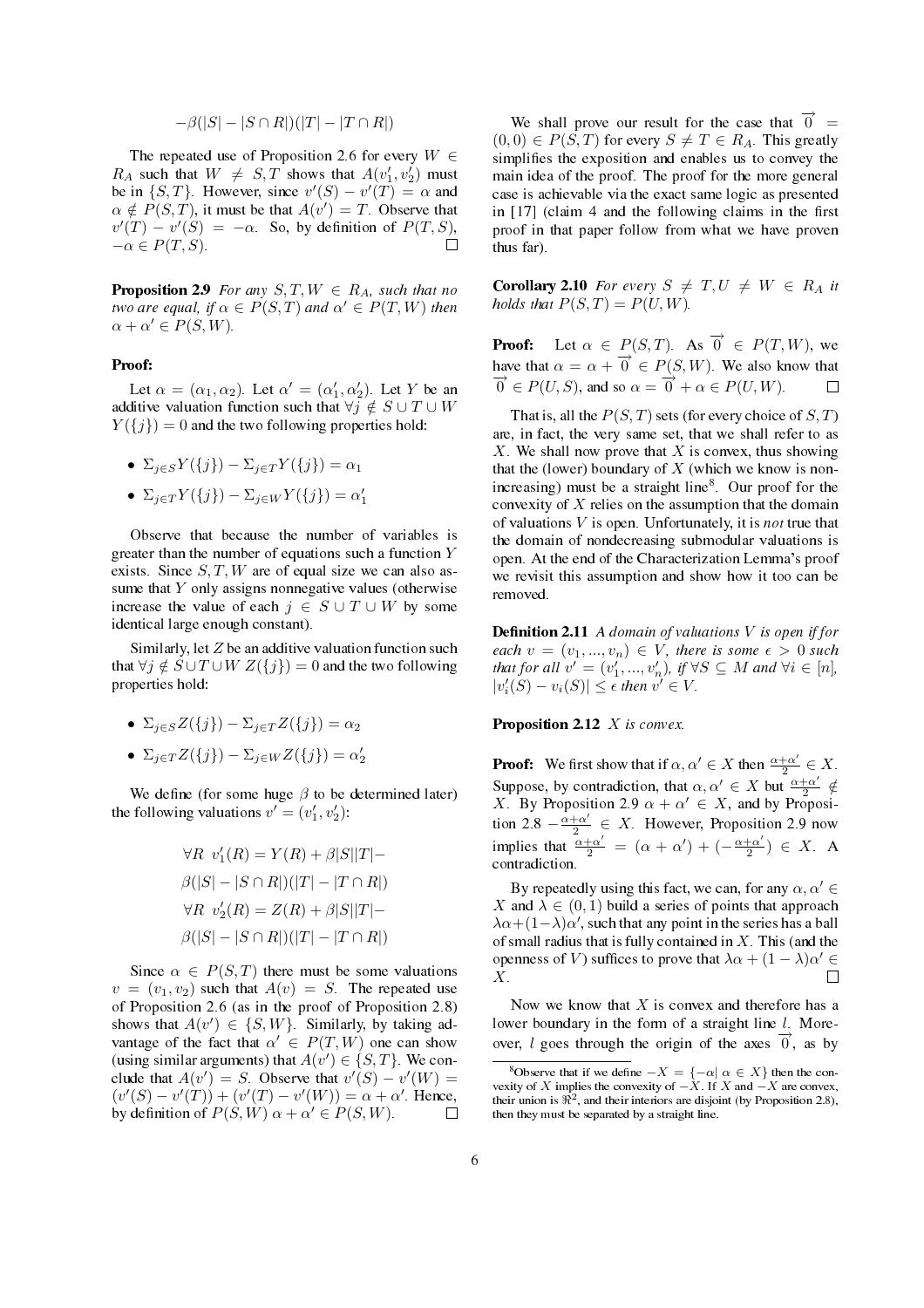Proposition 2.8  $\alpha \in X$  iff  $-\alpha \notin X$ . So, l can be described by  $w_1x + w_2y = 0$  for some positive constants  $w_1, w_2$  (recall that l's slope is nonincreasing). Therefore, we get that  $A$  is an affine maximizer (for agentweights  $w_1, w_2$  and by setting all outcome-weights to be 0). This concludes the proof of the lemma.

 $\Box$ 

Removing the Strong Monotonicity and Open Domain Assumptions. So far, the proof of the Characterization Lemma relied on the assumptions that the algorithms in question are strongly monotone and that the domain of valuations is open. Here we exploit the following machinery to do away with these:

**Theorem 2.13** [16] If a domain of valuations  $V$  is open, then for every truthful algorithm A there exists an algorithm  $A'$  that satisfies strong monotonicity such that if  $A'$  is an affine maximizer then so is  $A$ .

Theorem 2.13 implies the following modus operandi: We shall focus on a "rich" open subdomain of the domain of all nondecreasing submodular valuation functions. We shall show that all our arguments actually apply to that domain. Since in that domain truthfulness is equivalent to strong monotonicity (in the sense stated by Theorem 2.13) this will conclude the proof. We now provide a way to slightly tweak all constructions of valuation functions in Subsections 2.1 and 2.2 to ensure that they all belong to this open domain.

Specifically, we define the *strict domain V<sup>strict</sup>* to be the domain of all valuations that are strictly nondecreasing (i.e.,  $\forall S \subset T \subseteq [m]$  and  $\forall i \in [n]$  $v_i(S) \leq v_i(T)$  and have *strictly* decreasing marginal utilities. (i.e.,  $\forall S \subset T \subseteq [m], \forall j \notin T$  and  $\forall i \in [n]$  $v_i(S \cup \{j\}) - v_i(S) > v_i(T \cup \{j\}) - v_i(T)).$ 

# **Claim 2.14**  $V^{strict}$  is an open domain.

**Proof:** Consider some  $v = (v_1, ..., v_n) \in V^{strict}$ . Let  $\delta$  be the minimal gap caused by the above strict inequalities (taken over all possible sets of resources, agents, etc.). It is easy to see that  $\epsilon = \frac{\delta}{3}$  meets the requirement in the definition of an open domain.

We now show that any nondecreasing and submodular valuation function can be slightly tweaked to fit in  $V^{strict}$  Hence, we can prove our theorem for the case that all valuations ar slightly tweaked in this manner. The reader may verify that (for sufficiently small choices  $\epsilon$ ) all the arguments in this section also apply to these slightly different constructions of valuation functions.

Claim 2.15 For any nondecreasing and submodular valuation function  $v_i \in V_i$ , and any  $\epsilon > 0$ , there exists a

valuation function  $v'_i \in V_i$  that is strictly nondecreasing and has strictly decreasing marginal utilities such that  $\forall S \subseteq [m] |v_i(S) - v'_i(S)| \leq \epsilon.$ 

**Proof:** Fix some  $\epsilon > 0$  and valuation function  $v_i$ that is nondecreasing and submodular. Let  $\epsilon' << \epsilon$ . Let  $g_{\epsilon}$  be a valuation function such that  $\forall R \subseteq [m]$  $g_{\epsilon'}(R) = |R|\epsilon' - \frac{2^{|R|}}{2^{m+1}}\epsilon'.$  The reader can verify that this function is strictly nondecreasing and has strictly decreasing marginal utilities. Moreover, for any nondecreasing submodular valuation function v and for any  $\epsilon'$ it holds that  $v_i' = v_i + g_{\epsilon'}$  is *strictly* nondecreasing and has *strictly* decreasing marginal utilities.  $\Box$ 

#### 2.2 Lower Bound for Affine Maximizers

Let  $k$ , the number of chosen resources in the CPPP, be Let  $\kappa$ , the number of chosen resources in the CPPP, be<br>fixed to  $\sqrt{m}$  throughout this subsection. We shall now show that any algorithm  $A$  that obtains a reasonable approximation ratio must have a range  $R_A$  of exponential size. We will then exploit affine maximization to show that the size of the range is a lower bound on the communication complexity.

Lemma 2.16 For any algorithm A that obtains an approximation ratio of  $m^{\frac{1}{2}-\epsilon}$  to the optimal social welfare it must hold that  $|\overset{\circ}{R_{A}}| = \Omega(e^{m^{\epsilon}})$ , even for  $n = 1$ .

Proof: (Sketch) Consider an algorithm A with range  $R_A$ . Choose a set of resources  $V \subseteq [m]$  by sampling  $[m]$ independently with probability  $p = m^{-\frac{1}{2} + \epsilon}$ , where  $\epsilon >$ 0 is small and fixed, and consider the valuation function  $v(S) = |S \cap V|$ . We claim that, unless  $R_A$  contains at least  $\Omega(e^{m^{\epsilon}})$  sets, with high probability it approximates  $v$  very poorly.

Indeed, it follows from the Chernoff bound that, for any small  $\delta > 0$ , with probability at least  $1 - |R_A|$ .  $\exp(\delta^2 m^{\frac{1}{2}+\epsilon})$ , in this instance of CPPP the optimum  $|V|$ is at least  $(1 - \delta)m^{\frac{1}{2} + \epsilon}$ , while the solution returned by the affine maximizer will be at most  $(1 + \delta)m^{\epsilon}$ ). The lemma follows.  $\Box$ 

The following now concludes the proof of our main result:

**Lemma 2.17** Any affine maximizer A with range  $R_A$  requires  $\Omega(|R_A|)$  communication, even for  $n = 2$ .

**Proof:** (Sketch) Consider an affine maximizer  $A$  with range  $R_A$ . We shall construct two submodular valuation functions which require  $\Omega(|R_A|)$  communication in order to achieve optimality in the range  $R_A$ . Recall that  $A$ maximizes  $w_1v_1(S) + w_2v_2(S) + C_S$  over all  $S \in R_A$ ; it is easy to see that one can assume  $w_1 = w_2 = 1$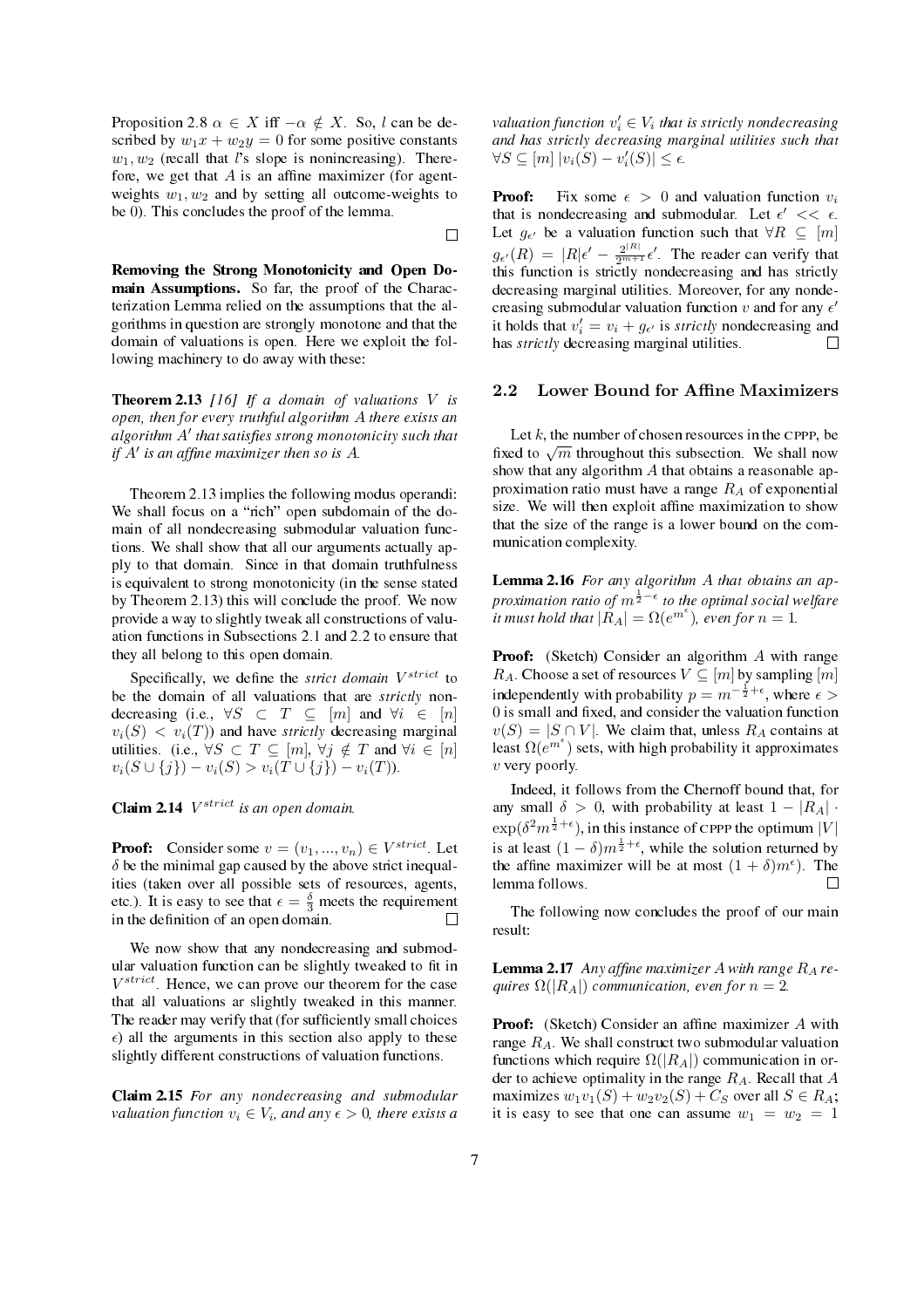for all  $S$ , w.l.o.g. Now, suppose that each agent  $i$  has a private set  $R_A^i \subseteq R_A$ , which induces the following valuation function:  $v_i(T) = \beta \cdot (\prod_{S \in R_A^i} |S| - \prod_{S \in R_A^i} (|S| |S \cap T|$ ))  $\forall T \subseteq [m]$ . Note that since  $\beta$  can be arbitrarily large, w.l.o.g. we can consider the case in which  $C_S = 0$  for all  $S \in R_A$ . Observe that if A maximizes over the range  $R_A$ , it implicitly distinguishes between the case for which  $R_A^1$  and  $R_A^2$  intersect, and the case in which  $R_A^1 \cap R_A^2 = \emptyset$ . Therefore this is a reduction from the communication set-disjointness problem, establishing that  $\Omega(|R_A|)$  communication is required.

# 3 Computational-Complexity of Mechanism Design

We now describe a simple new technique for deriving computational-complexity (not communicationcomplexity) lower bounds for mechanism design problems, which we believe has much broader applicability. In particular, we show that, even if agents have succinctly described valuations, CPPP is inapproximable *in polynomial time* by truthful algorithms, unless  $NP \subseteq$ BPP. Specifically, we prove the following theorem:

Theorem 3.1 There is a class of succinctly-described, nonnegative and submodular valuation functions  $C$  such that:

- There is a polynomial-time algorithm for the CPPP with valuations in  $C$  that approximates the optimal social-welfare within a ratio of  $1-\frac{1}{e}$ .
- Any truthful and polynomial-time algorithm cannot achieve an approximation ratio better than  $m^{\frac{1}{2}-\epsilon}$ unless  $NP \subseteq BPP$  (for every  $\epsilon > 0$ ).

We shall start by proving our lower bound for affine maximizers. We shall then show how this result can be extended to any truthful algorithm.

### 3.1 Lower Bound For Affine Maximizers.

We define a class of succinctly described valuation functions called "coverage-penalty valuations". A coverage-penalty valuation  $v_{F,T}$  is defined by a family  $F = R_1, ... R_m$  of m subsets of a universe U, and a subset  $T \subseteq [m]$ :  $\forall S \subseteq [m]$ ,  $v_{F,T}(S) = |\bigcup_{j \in S} R_j|$  –  $\frac{\epsilon}{|T|}(\max\{0, |S \cap T| - \frac{|T|}{2}\})$  (for some extremely small value of  $\epsilon$ ). Intuitively, for every  $S \subseteq [m]$ ,  $v_{F,T}$  assigns a value that equals the number of elements in  $U$  covered by the union of the sets in  $F$  with indices in  $S$ , minus an insignificant "penalty" if  $S$  has "too many" elements

in common with  $T$ . It is easy to verify that this function is indeed nonnegative<sup>9</sup> and submodular (but not nondecreasing).

Observe that for any value of  $k$ , it is easy to obtain a  $1 - \frac{1}{e}$  approximation ratio for CPPP with coveragepenalty valuations (simply ignore the "penalty terms" in the definitions of the  $v_i$ 's and apply the  $1 - \frac{1}{e}$  greedy approximation algorithm). We shall now show that despite this fact, any affine-maximizer fails to obtain a reasonable approximation ratio:

**Theorem 3.2** No polynomial-time affine maximizer for CPPP with coverage-penalty valuations achieves an approximation ratio better than  $m^{\frac{1}{2}-\epsilon}$  unless NP  $\subseteq$  BPP (for every  $\epsilon > 0$  and even for  $n = 1$ ).

**Proof:** (Sketch) Fix  $k = \sqrt{m}$  and  $n = 1$ . Let A be an affine maximizer as in the statement of the theorem (w.l.o.g. assume that the agent-weights are 1 and outcome-weights are 0).  $R_A$  consists of subsets of  $[m]$ of size  $\sqrt{m}$  that are assigned by A to different inputs. Exactly as in Lemma 2.16, it can be shown that  $R_A$  must contain  $\Omega(e^{m^{\epsilon}})$  sets. We now recall the Sauer-Shelah Lemma:

**Lemma 3.3** ([30, 33]) For any family  $Z$  of subsets of a universe R, there is a subset Q of R of size  $\Theta(\frac{\log|Z|}{\log|R})$ such that for each  $Q' \subseteq Q$  there is a  $Z' \in Z$  such that  $Q'=Z'\cap R$ .

Hence, coming back to the affine maximizer, there is a subset  $M'$  of  $[m]$  of size  $\Theta(\frac{m^{\epsilon}}{\log m})$  that is "shattered" by  $R_A$ . The idea is now to embed a small, but still polynomially large, instance of an NP-complete problem in  $M'$ . We shall do this for the problem in which we have a family  $F'$  of t subsets of a universe U and wish to determine whether there are  $\frac{t}{2}$  sets in  $F'$  whose union covers the entire universe (which is known to be NP-complete). The embedding is as follows: We construct a coveragepenalty valuation function  $v$  for which each element in  $M'$  corresponds to one of the t subsets in  $F'$ , and all other elements in  $[m]$  correspond to empty sets. We set the "penalty set"  $\hat{T}$  to equal  $M'$ . Now, observe that the value of the set output by the affine maximizer  $A$  equals |U| iff there are  $\frac{t}{2}$  sets in F' whose union covers U.

The above suggests a non-uniform reduction from an NP-hard problem to the problem of calculating the output of the affine maximizer in question. The reason the reduction is non-uniform (and thus it does not establish NP-completeness) is because we do not know how to find  $M'$  (see [27, 31, 20] on the complexity of making

<sup>&</sup>lt;sup>9</sup>This may not be true if some of the  $R_i$ 's are the empty set. However, this is easily handled by simply adding  $\epsilon$  to  $v_{F,T}(S)$  for every S.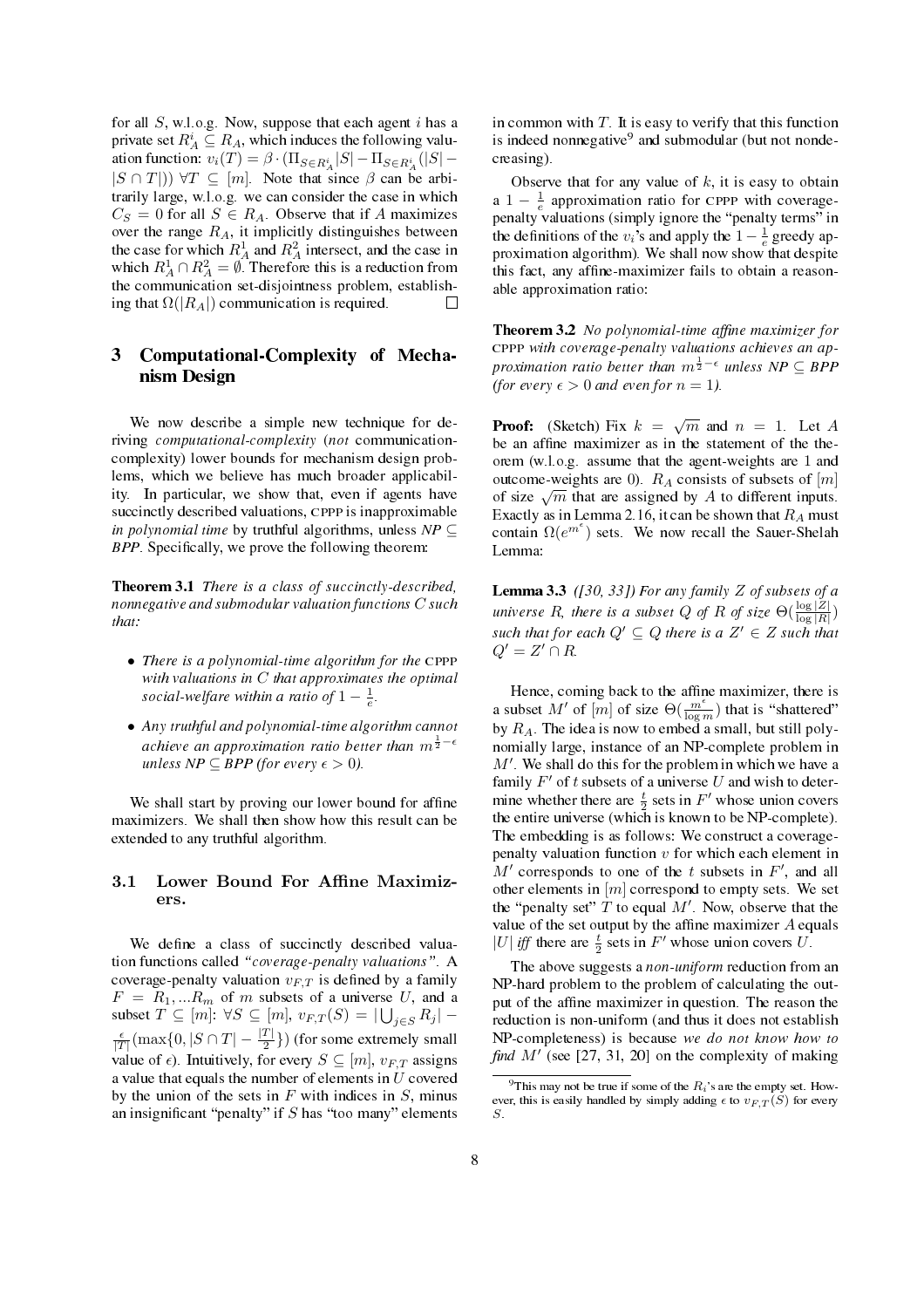Sauer-Shelah Lemma constructive). However, this nonuniform reduction is sufficient to show that if  $A$  obtains an approximation ratio better than  $m^{\frac{1}{2}-\epsilon}$  in polynomial time then NP has polynomial-size circuits, i.e., NP  $\subseteq$ P/poly.

By using the probabilistic version of the Sauer-Shelah Lemma presented by Ajtai [1] we can turn the reduction described above into a probabilistic polynomialtime reduction (thus concluding the proof of the theorem).

**Lemma 3.4** ([1]) Let Z be a family of subsets of a universe  $R$  that is regular (i.e., all subsets in  $Z$  are of equal size) and  $Q \geq 2^{|R|^{\alpha}}$  (for some  $0 < \alpha \leq 1$ ). There are integers  $q, l$  (where  $|R|, q$  and  $l$  are polynomially related) such that if we randomly choose q pairwisedisjoint subsets of R,  $Q_1, ..., Q_q$ , each of size l, then, w.h.p., for every function  $f:[q]\rightarrow \{0,1\}$  there is a subset  $Z' \in Z$  for which  $|Z' \cap Q_j| = f(j)$  for all  $j \in [q]$ .

The probabilistic polynomial-time reduction from our NP-complete problem is very similar to the nonuniform reduction shown above. The key idea is finding pairwise-disjoint subsets of  $[m]$  as in the statement of Lemma 3.4, and then associating each subset of the universe in the NP-complete problem with all elements in one of the pairwise-disjoint subsets.  $\Box$ 

### 3.2 Connection to Complexity Theory

This technique has an interesting projection in complexity theory: Call a language  $L \subseteq \{0,1\}^*$  exponentially dense if there is some  $\alpha > 0$ , and some integer N, such that for any integer  $n > N$  it holds that  $|L \cap \{0,1\}^n| \geq 2^{n^{\alpha}}$ . For a language  $L \subseteq \{0,1\}^*$ , define  $SAT<sub>L</sub>$  to be the problem: "Given a CNF, is there a truth assignment in  $L$  that satisfies it?" The proof technique implies that:

**Theorem 3.5** Let  $L$  be any exponentially dense language. If  $\text{SAT}_L$  is in P, then  $NP \subseteq P/poly$ .

Observe that we do not know how to relax the computational hardness assumption to  $NP \subseteq BPP$  (e.g., via the probabilistic version of the Sauer-Shelah Lemma). For the problem CIRCUIT SAT, however, we can prove this stronger result via a different technique:

Theorem 3.6 Let  $L$  be any exponentially dense language. If CIRCUIT SAT<sub>L</sub> is in P, then  $NP \subseteq BPP$ .

**Proof:** (Sketch) To solve a given CNF  $\phi$  on *n* variables, start with a large enough  $N$  so that  $L$  contains at least  $2^{n^2}$  strings of length N. Now hash these N bits (by a

circuit computing a sampled universal hashing function) into *n* bits. With very high probability, the  $2^{n^2}$  bitstrings in  $L$  of length  $N$  will cover, after hashing, all  $2^n$  bitstrings of length n. Then feed these n bits into a verifier circuit for  $\phi$ . It is not hard to see that, with high probability, this overall circuit, with  $N$  inputs, has a satisfying  $\Box$ truth assignment in L if and only if  $\phi$  is satisfiable.

It would be very interesting to extend this idea (or the ideas in the proof of Lemma 3.4) to  $SAT<sub>L</sub>$ .

### 3.3 Extension to All Truthful Algorithms

We extend our lower bound to all truthful algorithms by relying on the following simple observation: All the submodular functions that are constructed as part of the proof of the Characterization Lemma (Lemma 2.3 in Section 2) are, in fact, succinctly described. We can therefore define a class of succinctly described valuation functions  $C$ , that contains the families of functions constructed in Lemma 2.3 and all coverage-penalty valuations.

It is easy to see that an approximation of  $1 - \frac{1}{e}$  is achievable for the CPPP when the valuation functions are in  $C$  (this is because coverage-penalty valuations are arbitrarily close to nondecreasing submodular valuations and all other valuations in  $C$  are nondecreasing and submodular). Because of the way we defined C one can show (by carefully applying the proof of Lemma 2.3 to this case) that any truthful algorithm for the CPPP with valuations in  $C$  is an affine-maximizer. We can now use Theorem 3.2 to obtain our result.

#### 4 Discussion and Open Problems

What are the limitations of our techniques? It would be very interesting to explore for which mechanism design problems one can prove characterizations similar to that shown in Lemma 2.3 (for the CPPP), thus proving unconditional lower bounds. It would also be very interesting to extend the proof technique of Theorem 3.2 to other succinctly described settings. We believe that such computational hardness results can be shown for many other mechanism design problems, such as combinatorial auctions. Finally, a big computational-complexityrelated open question is proving that mechanism design is computationally intractable under weaker computational assumptions. We suspect that this is possible, but the precise way of doing this eludes us at the moment.